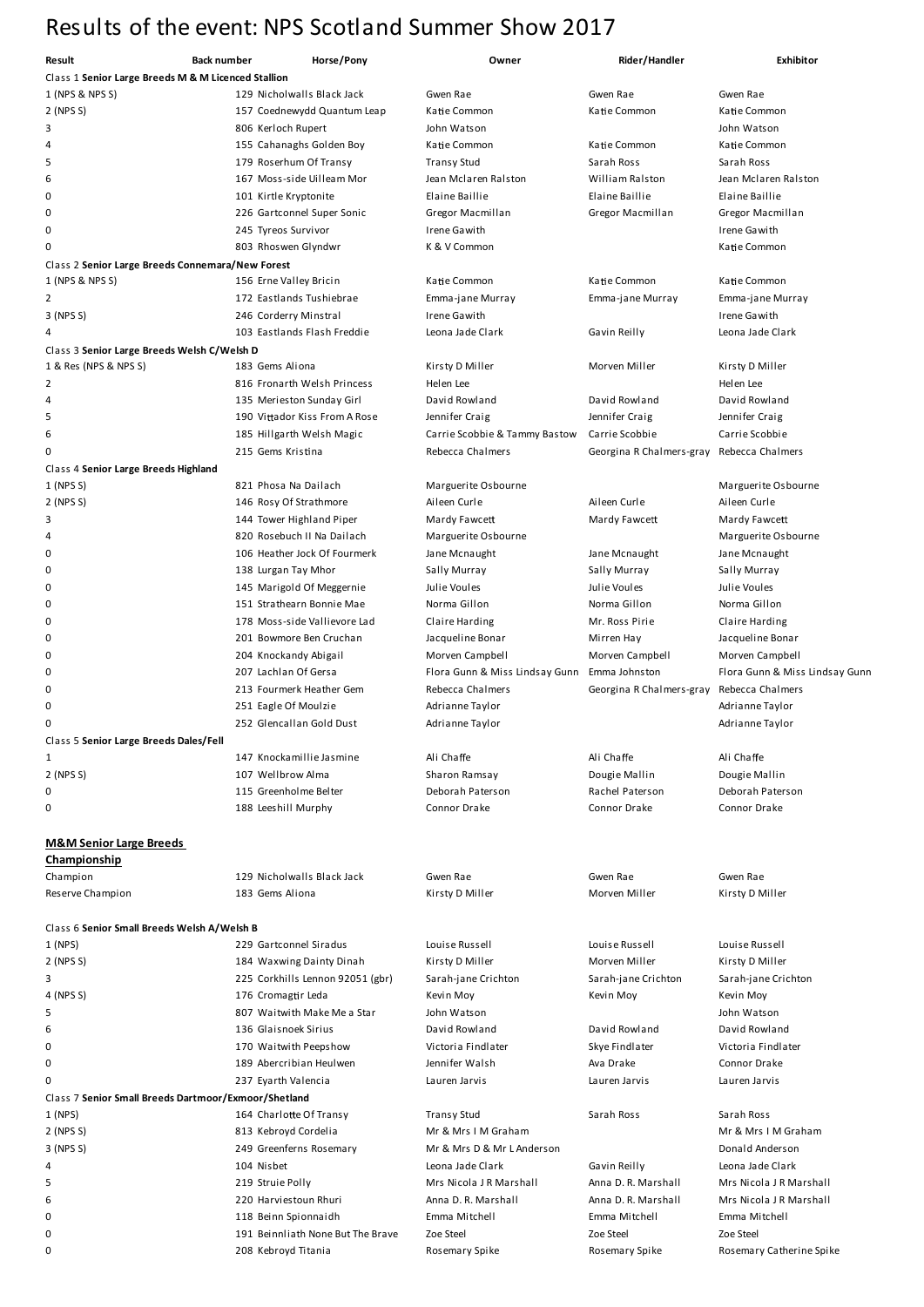| M&M Senior Small Breeds<br>Championship                            |                             |                                                  |                     |                          |                     |
|--------------------------------------------------------------------|-----------------------------|--------------------------------------------------|---------------------|--------------------------|---------------------|
| Champion                                                           |                             | 164 Charlotte Of Transy                          | <b>Transy Stud</b>  | Sarah Ross               | Sarah Ross          |
| Reserve Champion                                                   |                             | 229 Gartconnel Siradus                           | Louise Russell      | Louise Russell           | Louise Russell      |
| Class 8 Youngstock Large Breeds Connemara/New Forest<br>1 (NPS S)  |                             | 125 Lomondside Judo                              | Pat & Liz Rennie    | Pat Rennie               | Pat & Liz Rennie    |
| Class 9 Youngstock Large Breeds Welsh C/Welsh D                    |                             |                                                  |                     |                          |                     |
| 1 (NPS & NPS S)                                                    |                             | 228 Thistletop Tinkerbell                        | Carol Smith         | Chloe Smith              | Carol Smith         |
| Class 10 Youngstock Large Breeds Highland                          |                             |                                                  |                     |                          |                     |
| 1 & Ch (NPS S)                                                     |                             | 826 Whitefield Queen Will O'the Wisp             | Abbey Woods         |                          | Abbey Woods         |
|                                                                    |                             | 214 Daurknin' Hector Of Millhorn                 | Rebecca Chalmers    |                          |                     |
| 2 (NPS & NPS S)                                                    |                             |                                                  |                     | Georgina R Chalmers-gray | Rebecca Chalmers    |
| 3                                                                  |                             | 818 Trailtrow Gracie                             | Jackie Coull        |                          | Jackie Coull        |
| 0                                                                  |                             | 139 Lurgan Elsa                                  | Sally Murray        | Sally Murray             | Sally Murray        |
| 0                                                                  |                             | 205 Moss-side Xellen                             | Morven Campbell     | Morven Campbell          | Morven Campbell     |
| 0                                                                  |                             | 826 Whitefield Queen Will O'the Wisp             | Abbey Woods         |                          | Abbey Woods         |
| Class 11 Youngstock Large Breeds Dales/Fell                        |                             |                                                  |                     |                          |                     |
| 1 (NPS S)                                                          |                             | 148 Laventura Independance                       | Ali Chaffe          | Ali Chaffe               | Ali Chaffe          |
| 2 (NPS S & NPS)                                                    |                             | 814 Keybroyd Sardonyx                            | Mr & Mrs I M Graham |                          | Mr & Mrs I M Graham |
| 0                                                                  |                             | 132 Nipna Mighty Oak                             | Gwen Rae            | Gwen Rae                 | Gwen Rae            |
| Class 12 Youngstock Large Breeds                                   |                             |                                                  |                     |                          |                     |
| 1 (NPS S)                                                          |                             | 824 Tanryn Demelza                               | Nicole Page         |                          | Nicole Page         |
| 2 (NPS S & NPS)                                                    |                             | 131 Nicholwalls Graceson                         | Gwen Rae            | Gwen Rae                 | Gwen Rae            |
| 3                                                                  |                             | 173 Ochills Enchanted                            | Emma-jane Murray    | Emma-jane Murray         | Emma-jane Murray    |
| 4                                                                  |                             | 116 Rivervalley Tom Thumb                        | Deborah Paterson    | Deborah Paterson         | Deborah Paterson    |
|                                                                    |                             |                                                  |                     |                          |                     |
| M&M Youngstock Large<br><b>Breeds Championship</b>                 |                             |                                                  |                     |                          |                     |
| Champion                                                           |                             | 826 Whitefield Queen Will O'the Wisp             | Abbey Woods         |                          | Abbey Woods         |
| Reserve Champion                                                   |                             | 148 Laventura Independance                       | Ali Chaffe          | Ali Chaffe               | Ali Chaffe          |
|                                                                    |                             |                                                  |                     |                          |                     |
| Class 13 Youngstock Small Breeds Welsh A/Welsh B<br>1 & Ch (NPS S) |                             | 134 Aithernie Aria                               | Janice Allen        | Rebecca Tierney          | Rebecca Tierney     |
|                                                                    |                             |                                                  |                     |                          | John Borthwick      |
| 2 (NPS S)                                                          |                             | 247 Glenbrae Valeta                              | John Borthwick      |                          |                     |
| 0                                                                  |                             | 119 Dargale Brexit                               | Alex Drysdale       | Alex Drysdale            | Alex Drysdale       |
| 0                                                                  |                             | 235 Sassodie Candy Crush                         | Lorna Shaw          | Lorna Shaw               | Lorna Shaw          |
| Class 14 Youngstock Small Breeds Dartmoor/Exmoor/Shetland          |                             |                                                  |                     |                          |                     |
| 1 & Res (NPS S)                                                    |                             | 165 Cathkin Of Transy                            | <b>Transy Stud</b>  | Sarah Ross               | Sarah Ross          |
| Class 15 Youngstock Small Breeds                                   |                             |                                                  |                     |                          |                     |
| 1                                                                  |                             | 250 Waitwith Jeeves                              | David S. Hibberd    |                          | David S. Hibberd    |
| 2                                                                  |                             | 177 Cromagtir Daeira                             | Kevin Moy           | Kevin Moy                | Kevin Mov           |
| 3                                                                  |                             | 119 Dargale Brexit                               | Alex Drysdale       |                          | Alex Drysdale       |
| 0                                                                  |                             | 236 Islym Moet                                   | Lorna Shaw          | Lorna Shaw               | Lorna Shaw          |
| <b>M&amp;M Youngstock Small</b>                                    |                             |                                                  |                     |                          |                     |
| <b>Breeds Championship</b>                                         |                             |                                                  |                     |                          |                     |
| Champion                                                           |                             | 134 Aithernie Aria                               | Janice Allen        | Rebecca Tierney          | Rebecca Tierney     |
| Reserve Champion                                                   |                             | 165 Cathkin Of Transy                            | <b>Transy Stud</b>  | Sarah Ross               | Sarah Ross          |
| M&M Overall Youngstock                                             |                             |                                                  |                     |                          |                     |
| Championship                                                       |                             |                                                  |                     |                          |                     |
| Champion                                                           |                             | 826 Whitefield Queen Will O'the Wisp             | Abbey Woods         |                          | Abbey Woods         |
| Reserve Champion                                                   |                             | 134 Aithernie Aria                               | Janice Allen        | Rebecca Tierney          | Rebecca Tierney     |
|                                                                    |                             |                                                  |                     |                          |                     |
|                                                                    |                             |                                                  |                     |                          |                     |
| Supreme M&M In Hand                                                |                             |                                                  |                     |                          |                     |
| Championship inc Silver                                            | Devonshaw                   |                                                  |                     |                          |                     |
| Medal championship                                                 | Trophy                      |                                                  |                     |                          |                     |
| Champion & Silver Medal                                            |                             | 129 Nicholwalls Black Jack                       | Gwen Rae            | Gwen Rae                 | Gwen Rae            |
| Reserve Champion                                                   |                             | 826 Whitefield Queen Will O'the Wisp Abbey Woods |                     |                          | Abbey Woods         |
|                                                                    | Strathbane                  |                                                  |                     |                          |                     |
|                                                                    | Trophy                      |                                                  |                     |                          |                     |
| Champion                                                           |                             | 129 Nicholwalls Black Jack                       | Gwen Rae            | Gwen Rae                 | Gwen Rae            |
| Reserve Champion                                                   |                             | 826 Whitefield Queen Will O'the Wisp Abbey Woods |                     |                          | Abbey Woods         |
|                                                                    | May de<br>Warrene<br>Trophy |                                                  |                     |                          |                     |
| Champion                                                           |                             | 129 Nicholwalls Black Jack                       | Gwen Rae            | Gwen Rae                 | Gwen Rae            |
|                                                                    |                             |                                                  |                     |                          |                     |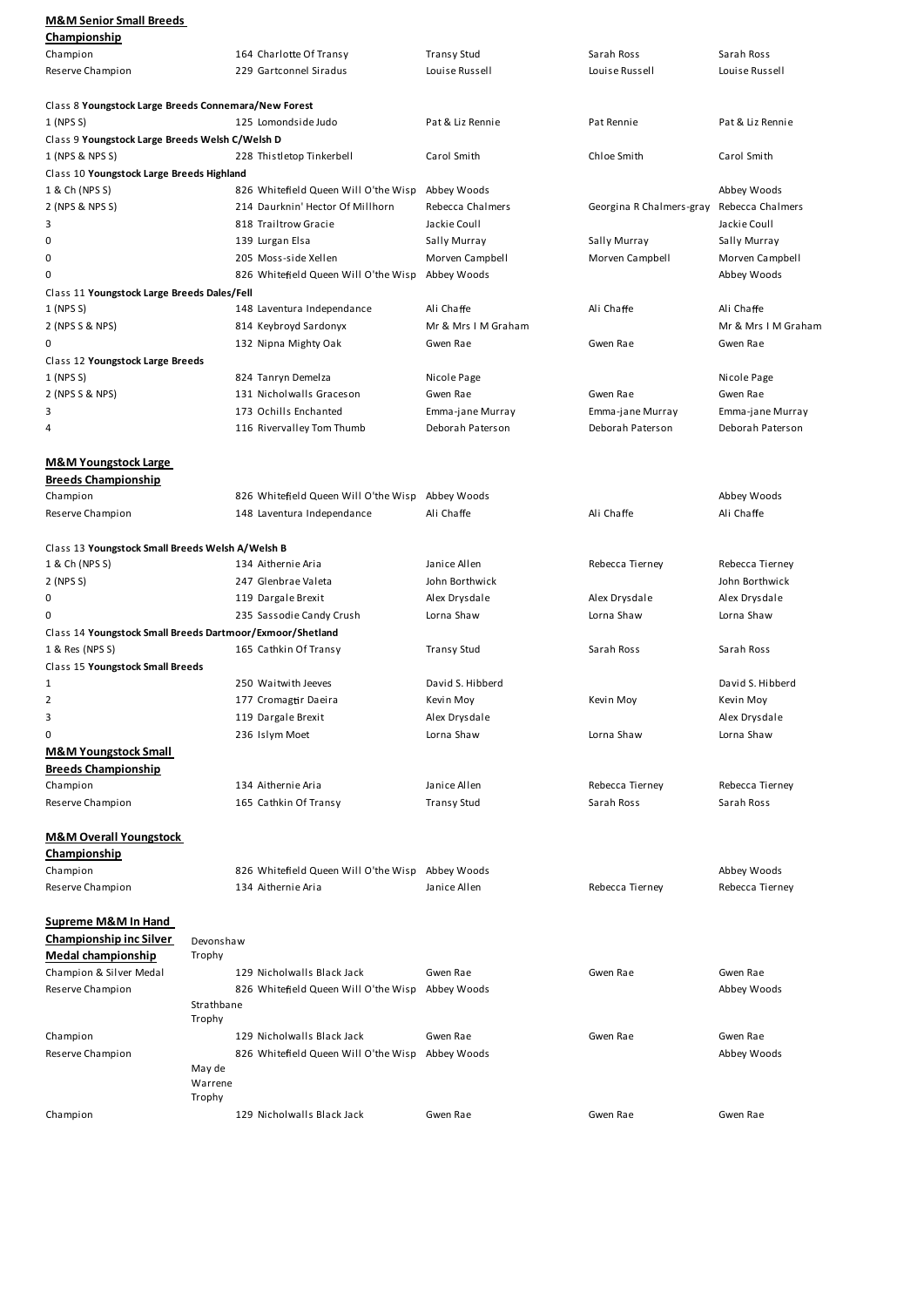|                                                     | Class 16 M&M Home Produced In Hand Large Breeds Stallions, Mares & Geldings Any Age.              |                            |                        |                          |
|-----------------------------------------------------|---------------------------------------------------------------------------------------------------|----------------------------|------------------------|--------------------------|
| 1                                                   | 816 Fronarth Welsh Princess                                                                       | Helen Lee                  |                        | Helen Lee                |
| $\overline{2}$                                      | 173 Ochills Enchanted                                                                             | Emma-jane Murray           | Emma-jane Murray       | Emma-jane Murray         |
| 3                                                   | 144 Tower Highland Piper                                                                          | Mardy Fawcett              | Mardy Fawcett          | Mardy Fawcett            |
| 4                                                   | 146 Rosy Of Strathmore                                                                            | Aileen Curle               | Aileen Curle           | Aileen Curle             |
| 5                                                   | 148 Laventura Independance                                                                        | Ali Chaffe                 | Ali Chaffe             | Ali Chaffe               |
| 6                                                   | 113 Rebus Of Fourmerk                                                                             | Louise Robertson           | Louise Robertson       | Louise Robertson         |
| 0                                                   | 106 Heather Jock Of Fourmerk                                                                      | Jane Mcnaught              | Jane Mcnaught          | Jane Mcnaught            |
| 0                                                   | 145 Marigold Of Meggernie                                                                         | Julie Voules               | Julie Voules           | Julie Voules             |
|                                                     |                                                                                                   |                            | Norma Gillon           |                          |
| 0                                                   | 151 Strathearn Bonnie Mae                                                                         | Norma Gillon               |                        | Norma Gillon             |
| 0                                                   | 154 Kilbucho Korkoran                                                                             | Sophie Robertson           | Sophie Robertson       | Sophie Robertson         |
| 0                                                   | 183 Gems Aliona                                                                                   | Kirsty D Miller            | Morven Miller          | Kirsty D Miller          |
| 0                                                   | 201 Bowmore Ben Cruchan                                                                           | Jacqueline Bonar           | Mirren Hay             | Jacqueline Bonar         |
| 0                                                   | 245 Tyreos Survivor                                                                               | Irene Gawith               |                        | Irene Gawith             |
|                                                     | Class 17 M&M Home Produced In Hand Small Breeds Stallions, Mares & Geldings Any Age               |                            |                        |                          |
| 1 & Ch                                              | 250 Waitwith Jeeves                                                                               | David S. Hibberd           |                        | David S. Hibberd         |
| 2 & Res                                             | 225 Corkhills Lennon 92051 (gbr)                                                                  | Sarah-jane Crichton        | Sarah-jane Crichton    | Sarah-jane Crichton      |
| 3                                                   | 249 Greenferns Rosemary                                                                           | Mr & Mrs D & Mr L Anderson |                        | Donald Anderson          |
| 4                                                   | 208 Kebroyd Titania                                                                               | Rosemary Spike             | Rosemary Spike         | Rosemary Catherine Spike |
| 0                                                   |                                                                                                   |                            | Sarah Ross             |                          |
|                                                     | 164 Charlotte Of Transy                                                                           | <b>Transy Stud</b>         |                        | Sarah Ross               |
| 0                                                   | 184 Waxwing Dainty Dinah                                                                          | Kirsty D Miller            | Morven Miller          | Kirsty D Miller          |
| 0                                                   | 219 Struie Polly                                                                                  | Mrs Nicola J R Marshall    | Anna D. R. Marshall    | Mrs Nicola J R Marshall  |
| 0                                                   | 220 Harviestoun Rhuri                                                                             | Anna D. R. Marshall        | Anna D. R. Marshall    | Mrs Nicola J R Marshall  |
|                                                     | Class 18 SHOW PONY Stallion, Brood Mares (in foal, or with foal at foot), Barren Mares & Geldings |                            |                        |                          |
| 1 & Ch (NPS S Overall)                              | 161 Rhos Emilia                                                                                   | <b>Charlie Cousens</b>     | <b>Charlie Cousens</b> | <b>Charlie Cousens</b>   |
| 2 (NPS)                                             | 120 Pickmere Lady Arwen                                                                           | Audrey V Efthymiou         | Dominique Efthymiou    | Audrey V Efthymiou       |
| Class 19 SHOW PONY - Colt, Filly or Gelding         |                                                                                                   |                            |                        |                          |
| 1 & Res (NPS & NPS S YS)                            | 811 Lesmore Opera Star                                                                            | Angus Kidd                 |                        | Angus Kidd               |
| Class 20 SHOW PONY - Colt, Filly or Gelding         |                                                                                                   |                            |                        |                          |
| 1 & Ch (Res YS Cham & Silver                        |                                                                                                   |                            |                        |                          |
| Medal winner)                                       | 224 Lesmore Prince Of Darkness                                                                    | Beryl Bruce                | Beryl Bruce            | Beryl Bruce              |
| 2                                                   | 158 Dalgarnock Bubbling Funrise                                                                   | Laura Rennie               | Laura Rennie           | Laura Rennie             |
|                                                     |                                                                                                   |                            |                        |                          |
| <b>Show Pony Youngstock</b><br>Championship         |                                                                                                   |                            |                        |                          |
|                                                     |                                                                                                   |                            |                        |                          |
| Champion                                            | 224 Lesmore Prince Of Darkness                                                                    | Beryl Bruce                | Beryl Bruce            | Beryl Bruce              |
| Reserve Champion                                    | 811 Lesmore Opera Star                                                                            | Angus Kidd                 |                        | Angus Kidd               |
| <b>Show Pony Overall</b>                            |                                                                                                   |                            |                        |                          |
| Championship                                        |                                                                                                   |                            |                        |                          |
| Champion                                            | 161 Rhos Emilia                                                                                   | <b>Charlie Cousens</b>     | Charlie Cousens        | <b>Charlie Cousens</b>   |
| Reserve Champion & Silver                           |                                                                                                   |                            |                        |                          |
| Medal winner                                        | 224 Lesmore Prince Of Darkness                                                                    | Beryl Bruce                | Beryl Bruce            | Beryl Bruce              |
|                                                     |                                                                                                   |                            |                        |                          |
| Class 21 SHOW HUNTER PONY - Colt, Filly or Gelding. |                                                                                                   |                            |                        |                          |
| 1 & Ch (NPS S & NPS YS& Ove)                        | 209 Kintillo Cadence                                                                              | Renay Brown                | Renay Brown            | Renay Brown              |
| Class 22 SHOW HUNTER PONY - Colt, Filly or Gelding. |                                                                                                   |                            |                        |                          |
|                                                     |                                                                                                   |                            |                        |                          |
|                                                     | Class 23 SHOW HUNTER PONY - Stallion, Brood Mares (in foal, or with foal at foot), Barren Mares   |                            |                        |                          |
|                                                     |                                                                                                   |                            |                        |                          |
| <b>Hunter Pony Youngstock</b>                       |                                                                                                   |                            |                        |                          |
| Championship                                        |                                                                                                   |                            |                        |                          |
| Champion                                            | 209 Kintillo Cadence                                                                              | Renay Brown                | Renay Brown            | Renay Brown              |
| <b>Hunter Pony Overall</b>                          |                                                                                                   |                            |                        |                          |
| Championship                                        |                                                                                                   |                            |                        |                          |
| Champion & Silver Medal                             |                                                                                                   |                            |                        |                          |
| winner                                              | 209 Kintillo Cadence                                                                              | Renay Brown                | Renay Brown            | Renay Brown              |
|                                                     |                                                                                                   |                            |                        |                          |
| Class 24 Registered PART-BRED ARAB                  |                                                                                                   |                            |                        |                          |
| 1 & Ch                                              |                                                                                                   | <b>Charlie Cousens</b>     | <b>Charlie Cousens</b> | <b>Charlie Cousens</b>   |
|                                                     | 161 Rhos Emilia                                                                                   |                            |                        |                          |
| 2                                                   | 120 Pickmere Lady Arwen                                                                           | Audrey V Efthymiou         | Dominique Efthymiou    | Audrey V Efthymiou       |
| Class 25 Registered PART-BRED MOUNTAIN & MOORLAND   |                                                                                                   |                            |                        |                          |
| 0                                                   | 120 Pickmere Lady Arwen                                                                           | Audrey V Efthymiou         | Dominique Efthymiou    | Audrey V Efthymiou       |
| Class 26 Registered PART-BRED ARAB                  |                                                                                                   |                            |                        |                          |
| 1 & Res                                             | 811 Lesmore Opera Star                                                                            | Angus Kidd                 |                        | Angus Kidd               |
| 2                                                   | 224 Lesmore Prince Of Darkness                                                                    | Beryl Bruce                | Beryl Bruce            | Beryl Bruce              |
| 3                                                   | 102 Milltimber Little Scoundrel                                                                   | Angela Rose                | Angela Rose            | Angela Rose              |
|                                                     |                                                                                                   |                            |                        |                          |
| 4                                                   | 158 Dalgarnock Bubbling Funrise                                                                   | Laura Rennie               | Laura Rennie           | Laura Rennie             |
| 0                                                   | 811 Lesmore Opera Star                                                                            | Angus Kidd                 |                        | Angus Kidd               |
| Class 27 Registered PART-BRED MOUNTAIN & MOORLAND   |                                                                                                   |                            |                        |                          |
| 1                                                   | 209 Kintillo Cadence                                                                              | Renay Brown                | Renay Brown            | Renay Brown              |
| Class 28 Handlers aged 5 - 10 years                 |                                                                                                   |                            |                        |                          |
| 1 & Res                                             | 220 Harviestoun Rhuri                                                                             | Anna D. R. Marshall        | Anna D. R. Marshall    | Mrs Nicola J R Marshall  |
| 2                                                   | 170 Waitwith Peepshow                                                                             | Victoria Findlater         | Skye Findlater         | Victoria Findlater       |
| 3                                                   | 817 Aithernie Hynod                                                                               | Janice Allen               |                        | Janice Allen             |
|                                                     |                                                                                                   |                            |                        |                          |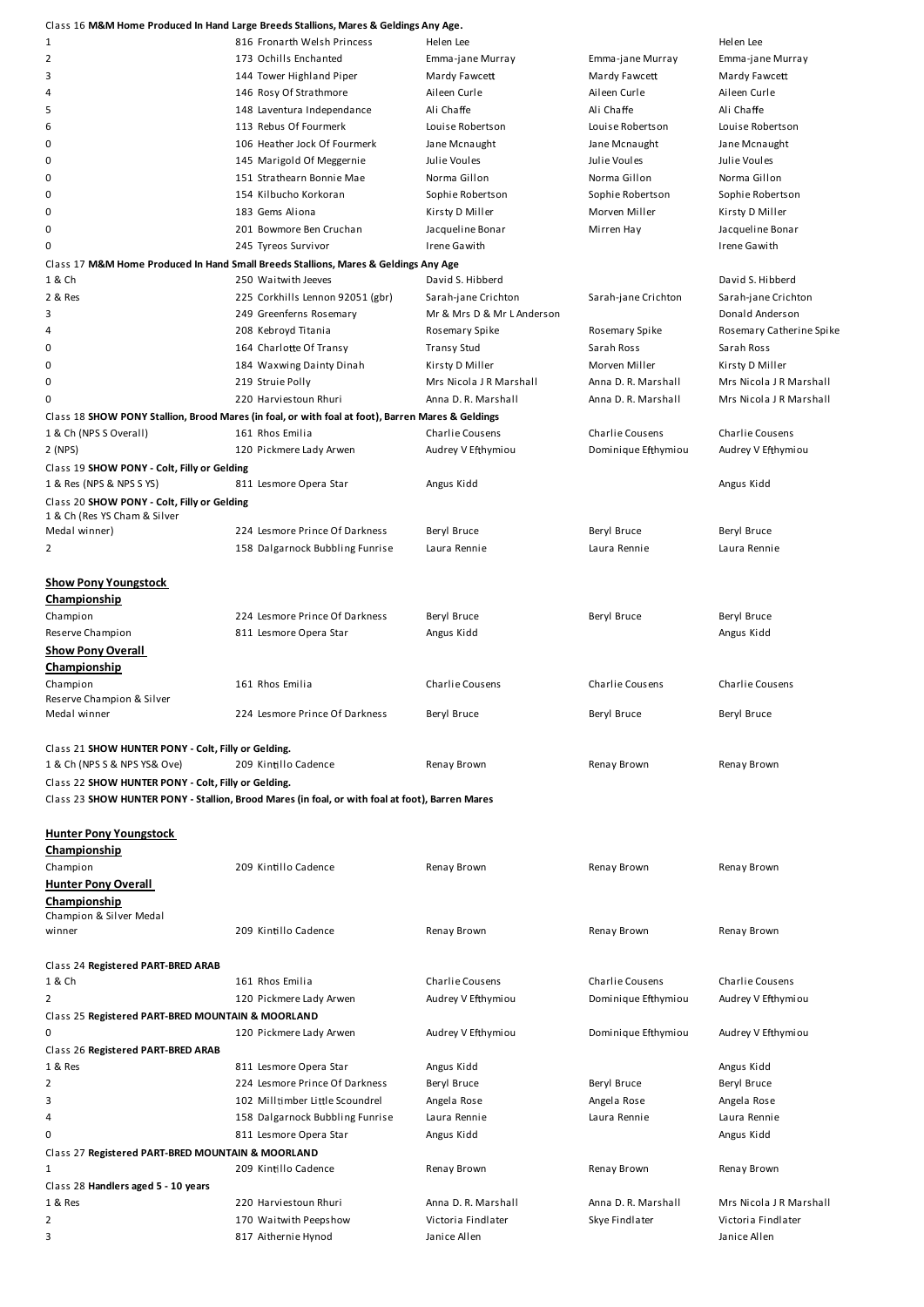| Class 29 Handlers aged 11 - 18 years                                 |                                                                                                                 |                                |                          |                                |
|----------------------------------------------------------------------|-----------------------------------------------------------------------------------------------------------------|--------------------------------|--------------------------|--------------------------------|
| 1 & Ch                                                               | 105 Rushfield Little Gem                                                                                        | Catherine Mundell              |                          | Cath Mundell                   |
| 2                                                                    | 206 Kirtle Onyx                                                                                                 | Carolyn Cohen                  | Lauren Cohen             | Carolyn Cohen                  |
| 0                                                                    | 121 Moyvoon Dewdrop                                                                                             | Peter Collins                  | Madeline Collins         | Peter Collins                  |
| 0                                                                    | 159 Legerview Charlotte                                                                                         | Miss Lorraine Hamilton         | Shanyn Wilson            | Miss Lorraine Hamilton         |
| Class 30 BSPS Open Lead Rein Pony Of HunterType                      |                                                                                                                 |                                |                          |                                |
| 1                                                                    | 808 Newoak Rockstar                                                                                             | Carol Mason                    |                          | Carol Mason                    |
|                                                                      | Class 31 BSPS Open First Pony Of Show Hunter Type, Mare Or Gelding, 4 Years Old And Over, Not Exceeding 122 Cms |                                |                          |                                |
| 1                                                                    | 197 Annandale New Approach                                                                                      | Isabel More                    | Emily Campbell           | Isabel More                    |
|                                                                      | Class 32 BSPS Mixed Height Novice Show Hunter, Mare Or Gelding, 4 Years Old And Over, Not Exceeding 153 Cms     |                                |                          |                                |
|                                                                      |                                                                                                                 |                                |                          |                                |
|                                                                      | Class 33 BSPS Mixed Height Open Show Hunter, Mare Or Gelding, 4 Years Old And Over, Not Exceeding 153 Cms       |                                |                          |                                |
| 1                                                                    | 831 The Ultimate Legacy                                                                                         | Pam Simpson                    |                          | Pam Simpson                    |
| 2                                                                    | 140 Barford Razamataz                                                                                           | Helen Outram                   | Emma Outram              | Helen Outram                   |
|                                                                      | Class 34 BSPS Lead Rein Pony, Mare Or Gelding, 4Years Old And Over, Not Exceeding 122 Cms                       |                                |                          |                                |
| 1 & Ch                                                               | 133 Hollybush Silhouette                                                                                        | Lesley Parker                  | Sam Or Katie Parker      | Lesley Parker                  |
| 2 & Res                                                              | 108 Lochar Love In The Mist                                                                                     | Joann Monaghan                 | Charlotte Wilson         | Kim Wilson                     |
| 3                                                                    | 192 Romanno Sensation                                                                                           | Laura Dolan                    | Charlie Gemmell          | Laura Dolan                    |
|                                                                      | Class 35 BSPS First Ridden Pony, Mare Or Gelding, 4 Years Old And Over, Not Exceeding 122 Cms                   |                                |                          |                                |
| 1                                                                    | 804 Cosforth Vanilla                                                                                            | Shona Casely                   |                          | Shona Casely                   |
|                                                                      | Class 36 BSPS Mixed Height Novice Show Pony, Mare Or Gelding, 4 Years Old And Over, Not Exceeding 153 Cms       |                                |                          |                                |
|                                                                      | Class 37 BSPS Mixed Height Open Show Pony, Mare Or Gelding, 4 Years Old And Over, Not Exceeding 153 Cms         |                                |                          |                                |
| Class 38 Mixed Large & Small Breeds                                  |                                                                                                                 |                                |                          |                                |
| 1                                                                    | 238 Gems The Trouble Maker                                                                                      | Lauren Jarvis                  | Lauren Jarvis            | Lauren Jarvis                  |
|                                                                      |                                                                                                                 | Claire Harding                 | Mr. Ross Pirie           |                                |
| 2                                                                    | 178 Moss-side Vallievore Lad                                                                                    |                                |                          | Claire Harding                 |
| 3                                                                    | 113 Rebus Of Fourmerk                                                                                           | Louise Robertson               | Louise Robertson         | Louise Robertson               |
| 0                                                                    | 155 Cahanaghs Golden Boy                                                                                        | Katie Common                   | Katie Common             | Katie Common                   |
| 0                                                                    | 201 Bowmore Ben Cruchan                                                                                         | Jacqueline Bonar               | Mirren Hay               | Jacqueline Bonar               |
|                                                                      | Class 39 NPS Picton/Kilmannan Stud M & M Novice Ridden - Welsh A & Welsh B                                      |                                |                          |                                |
| 1 (NPS S & NPS)                                                      | 225 Corkhills Lennon 92051 (gbr)                                                                                | Sarah-jane Crichton            | Sarah-jane Crichton      | Sarah-jane Crichton            |
| 2                                                                    | 237 Eyarth Valencia                                                                                             | Lauren Jarvis                  | Lauren Jarvis            | Lauren Jarvis                  |
| з                                                                    | 211 Thistledown Blue Moon                                                                                       | Kayleigh Evans                 | Kayleigh Evans           | Kayleigh Evans                 |
| 0                                                                    | 197 Annandale New Approach                                                                                      | <b>Isabel More</b>             | Emily Campbell           | Isabel More                    |
|                                                                      | Class 40 NPS Picton/Kilmannan Stud M & M Novice Ridden - Dartmoor, Exmoor & Shetland                            |                                |                          |                                |
| 1 (NPS S)                                                            | 191 Beinnliath None But The Brave                                                                               | Zoe Steel                      | Zoe Steel                | Zoe Steel                      |
| 2 (NPS S)                                                            | 118 Beinn Spionnaidh                                                                                            | Emma Mitchell                  | Emma Mitchell            | Emma Mitchell                  |
|                                                                      |                                                                                                                 |                                |                          |                                |
| Class 41 NPS Picton/Kilmannan Stud M & M Novice Ridden - Welsh C & D |                                                                                                                 |                                |                          |                                |
| 1 (NPS S)                                                            | 803 Rhoswen Glyndwr                                                                                             | K & V Common                   |                          | Katie Common                   |
| 2 (NPS S)                                                            | 171 Terrano Razzle Dazzle                                                                                       | Kimberley Hay                  | Kimberley Hay            | Kimberley Hay                  |
| з                                                                    | 809 Liddesdale Sovereign                                                                                        | Mellissa Swinley               |                          | Mellissa Swinley               |
| 4                                                                    | 238 Gems The Trouble Maker                                                                                      | Lauren Jarvis                  | Lauren Jarvis            | Lauren Jarvis                  |
| 5                                                                    | 152 Popsters Black Caviar                                                                                       | Rhianna Gilmour                | Rhianna Gilmour          | Rhianna Gilmour                |
| 6                                                                    | 114 Gems Sullivan                                                                                               | Lynne Denholm                  | Lynne Denholm            | Lynne Denholm                  |
| 0                                                                    | 123 Abbeyvale Lacey Mae                                                                                         | Molly Barclay                  | Molly Barclay            | Molly Barclay                  |
| 0                                                                    | 218 Liaura Scorpian King                                                                                        | Jayne Caldwell                 | Jayne Caldwell           | Jayne Caldwell                 |
|                                                                      | Class 42 NPS Picton/Kilmannan Stud M & M Novice Ridden - Fells, Highland, Dales                                 |                                |                          |                                |
| 1 & Res (NPS & NPS S)                                                | 143 Dunedin Fhouran                                                                                             | Anne Mitchell                  | Christopher Grant        | Christopher Grant              |
| 2 (NPS S)                                                            | 188 Leeshill Murphy                                                                                             | Connor Drake                   | Connor Drake             | Connor Drake                   |
| 3                                                                    | 180 Juliet Of Ednam House                                                                                       | Sheila Brooks                  | Chris Macmillan          | Chris Macmillan                |
|                                                                      |                                                                                                                 |                                |                          |                                |
| 4                                                                    | 207 Lachlan Of Gersa                                                                                            | Flora Gunn & Miss Lindsay Gunn | Emma Johnston            | Flora Gunn & Miss Lindsay Gunn |
| 5                                                                    | 175 Leeshill Lord                                                                                               | Lesley Mcnaughton-wells        | Lesley Mcnaughton-wells  | Lesley Mcnaughton-wells        |
| 6                                                                    | 154 Kilbucho Korkoran                                                                                           | Sophie Robertson               | Sophie Robertson         | Sophie Robertson               |
| 0                                                                    | 129 Nicholwalls Black Jack                                                                                      | Gwen Rae                       | Kirsty Aird              | Gwen Rae                       |
| 0                                                                    | 138 Lurgan Tay Mhor                                                                                             | Sally Murray                   | Sally Murray             | Sally Murray                   |
| 0                                                                    | 151 Strathearn Bonnie Mae                                                                                       | Norma Gillon                   | Alice Greenwood          | Norma Gillon                   |
| 0                                                                    | 213 Fourmerk Heather Gem                                                                                        | Rebecca Chalmers               | Georgina R Chalmers-gray | Rebecca Chalmers               |
| 0                                                                    | 248 Rosanna of Turin Hill                                                                                       | <b>JPG Cameron</b>             |                          | James Philip Gordon Cameron    |
| 0                                                                    | 252 Glencallan Gold Dust                                                                                        | Adrianne Taylor                |                          | Adrianne Taylor                |
|                                                                      | Class 43 NPS Picton/Kilmannan Stud M & M Novice Ridden - New Forest & Connemara                                 |                                |                          |                                |
| 1 & Ch                                                               | 141 Castle Diceman                                                                                              | Alison Grainger                | Alison Grainger          | Alison Grainger                |
|                                                                      |                                                                                                                 |                                |                          |                                |
| 2 (NPS S)                                                            | 223 Chesterhill Dexter                                                                                          | Lindsay Sturgeon               |                          | Lindsay Sturgeon               |
| 3 (NPS S)                                                            | 246 Corderry Minstral                                                                                           | Irene Gawith                   |                          | <b>Irene Gawith</b>            |
| 4                                                                    | 156 Erne Valley Bricin                                                                                          | Katie Common                   | Katie Common             | Katie Common                   |
| 0                                                                    | 121 Moyvoon Dewdrop                                                                                             | Peter Collins                  | Madeline Collins         | Peter Collins                  |
|                                                                      | Class 44 NPS/Peasedown Stud & Jess Talbot M & M Intermediate Ridden - Welsh A & Welsh B                         |                                |                          |                                |
| 1 (NPS YR)                                                           | 225 Corkhills Lennon 92051 (gbr)                                                                                | Sarah-jane Crichton            | Sarah-jane Crichton      | Sarah-jane Crichton            |
| 2                                                                    | 230 Menai Llew Aur                                                                                              | Julie Aitchison                | Katie Aitchison          | Julie Aitchison                |
|                                                                      | Class 45 NPS/Peasedown Stud & Jess Talbot M & M Intermediate Ridden - Dartmoor, Exmoor, Shetland                |                                |                          |                                |
| 1 (NPS)                                                              | 827 Hagrid Of Catchpool                                                                                         | Shona Thomson                  |                          | Shona Thomson                  |
|                                                                      | Class 46 NPS/Peasedown Stud & Jess Talbot M & M Intermediate Ridden - Welsh C & Welsh D                         |                                |                          |                                |
| 1                                                                    | 203 Troustrie Minnie Moose                                                                                      | Jennifer Adams                 | Jennifer Adams           | Jennifer Adams                 |
|                                                                      |                                                                                                                 |                                |                          |                                |
| 2 (NPS YR)                                                           | 105 Rushfield Little Gem                                                                                        | Catherine Mundell              | Lindsey Mundell          | Cath Mundell                   |
| 0                                                                    | 152 Popsters Black Caviar                                                                                       | Rhianna Gilmour                | Rhianna Gilmour          | Rhianna Gilmour                |
| 0                                                                    | 157 Coednewydd Quantum Leap                                                                                     | Katie Common                   | Katie Common             | Katie Common                   |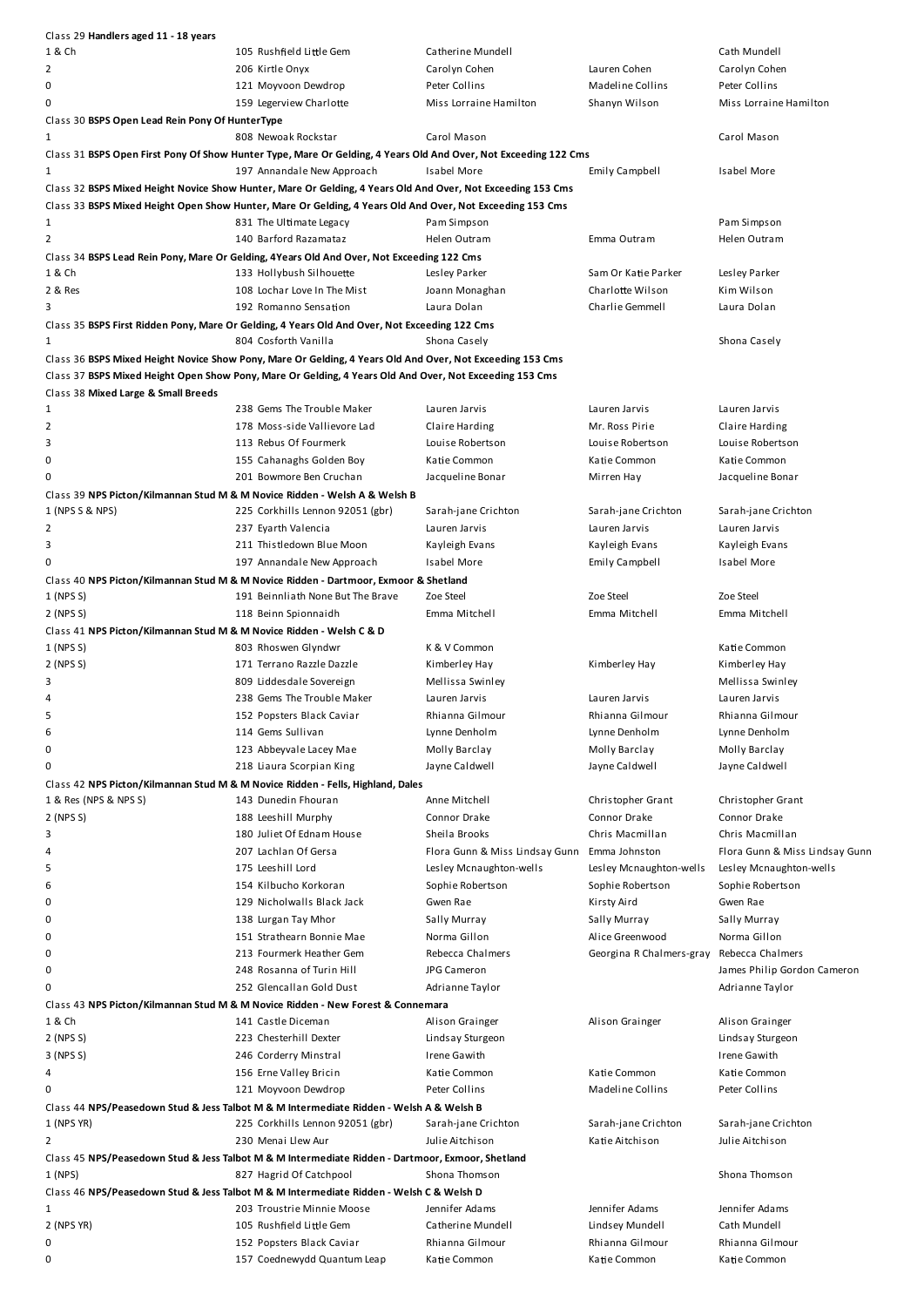|                                                                  | Class 47 NPS/Peasedown Stud & Jess Talbot M & M Intermediate Ridden - Fell, Highland, Dales                                 |                               |                         |                             |
|------------------------------------------------------------------|-----------------------------------------------------------------------------------------------------------------------------|-------------------------------|-------------------------|-----------------------------|
| 1 & Ch                                                           | 110 Trowan Maverick                                                                                                         | Robert M Davidson             | Joanna Jack             | Joanna Jack                 |
| 2 (NPS & YR)                                                     | 829 Eran of Croilla                                                                                                         | Jean Carnegie                 |                         | Jean Carnegie               |
| 3                                                                | 142 Royal Caledonian Of Fourmerk                                                                                            | Victoria Fletcher             | Christopher Grant       | Christopher Grant           |
| 4                                                                | 154 Kilbucho Korkoran                                                                                                       | Sophie Robertson              | Sophie Robertson        | Sophie Robertson            |
| 5                                                                | 175 Leeshill Lord                                                                                                           | Lesley Mcnaughton-wells       | Lesley Mcnaughton-wells | Lesley Mcnaughton-wells     |
| 0                                                                | 106 Heather Jock Of Fourmerk                                                                                                | Jane Mcnaught                 | Jane Mcnaught           | Jane Mcnaught               |
| 0                                                                | 144 Tower Highland Piper                                                                                                    | Mardy Fawcett                 | Mardy Fawcett           | Mardy Fawcett               |
| 0                                                                | 180 Juliet Of Ednam House                                                                                                   | Sheila Brooks                 | Chris Macmillan         | Chris Macmillan             |
| 0                                                                | 244 Glenbanchor Lady Ferelith                                                                                               | Sally Leslie Melville         |                         | Sally Leslie Melville       |
| 0                                                                | 248 Rosanna of Turin Hill                                                                                                   | <b>JPG Cameron</b>            |                         | James Philip Gordon Cameron |
|                                                                  | Class 48 NPS/Peasedown Stud & Jess Talbot M & M Intermediate Ridden - New Forest, Connemara                                 |                               |                         |                             |
| 1 & Res (NPS)                                                    | 126 Lomondside Jade                                                                                                         | Pat & Liz Rennie              | Pat Rennie              | Pat & Liz Rennie            |
| 2                                                                | 172 Eastlands Tushiebrae                                                                                                    | Emma-jane Murray              | Emma-jane Murray        | Emma-jane Murray            |
| 3 (YR)                                                           | 162 Kilamazing Granite                                                                                                      | Charlie Cousens               | Olivia Cousens          | <b>Charlie Cousens</b>      |
| 4                                                                | 212 Crossowen Jay                                                                                                           | Allan & Linda Gerrard         | Kayleigh Evans          | Kayleigh Evans              |
| 5                                                                | 156 Erne Valley Bricin                                                                                                      | Katie Common                  | Katie Common            | Katie Common                |
| 6                                                                | 232 Castle Diva                                                                                                             | Winsome Aird                  | Kirsty Aird             | Kirsty Aird                 |
| 0                                                                | 195 Balnashallog Viper                                                                                                      | Pauline Bruce                 | Gemma Bruce             | <b>Pauline Bruce</b>        |
| 0                                                                | 210 Wannie Lad                                                                                                              | Jacqui Murdoch                | Jacqui Murdoch          | Jacqui Murdoch              |
|                                                                  | Class 49 NPS Ringside Stud/Baileys Horse Feeds M & M Open Ridden -Welsh A & B                                               |                               |                         |                             |
| 1                                                                | 810 Butleighs Silver Flyer                                                                                                  | Andrea Harley                 |                         | Andrea Harley               |
| 2 (NPS S)                                                        | 832 Pepperwell Andante                                                                                                      | Pam Simpson                   | Emily Simpson           | Pam Simpson                 |
| 3 (NPS S YR)                                                     | 211 Thistledown Blue Moon                                                                                                   | Kayleigh Evans                | Kayleigh Evans          | Kayleigh Evans              |
| 4 (HP)                                                           | 815 Rhydygrug Ensign                                                                                                        | Carrie Scobbie                |                         | Carrie Scobbie              |
| 1 (NPS)                                                          | Class 50 NPS Ringside Stud/Baileys Horse Feeds M & M Open Ridden -Dartmoor, Exmoor, and Shetland<br>827 Hagrid Of Catchpool | Shona Thomson                 |                         | Shona Thomson               |
|                                                                  | Class 51 NPS Ringside Stud/Baileys Horse Feeds M & M Open Ridden -Welsh C & D                                               |                               |                         |                             |
| 1 & Ch (NPS & NPS S)& Siler<br>Medal winner                      | 221 Menai Celtic Hero                                                                                                       | Mrs I Gawith                  |                         | Irene Gawith                |
| 2 (NPS S)                                                        | 157 Coednewydd Quantum Leap                                                                                                 | Katie Common                  | Katie Common            | Katie Common                |
| 3                                                                | 190 Vittador Kiss From A Rose                                                                                               | Jennifer Craig                | Jennifer Craig          | Jennifer Craig              |
| 4 (YR)                                                           | 153 Maerton Welsh Magic                                                                                                     | Rhianna Gilmour               | Rhianna Gilmour         | Rhianna Gilmour             |
| 5                                                                | 203 Troustrie Minnie Moose                                                                                                  | Jennifer Adams                | Jennifer Adams          | Jennifer Adams              |
| 6                                                                | 124 Finnlea Reuben                                                                                                          | Andrea Harley                 |                         | Andrea Harley               |
| 0                                                                | 111 Waxwing Ragamuffin                                                                                                      | Donna Mcelhinney              | Maria Mcelhinney        | Donna Mcelhinney            |
| 0                                                                | 112 SYNOD IEUAN                                                                                                             | Donna Mcelhinney              | Bernadette Mcelhinney   | Donna Mcelhinney            |
| 0                                                                | 185 Hillgarth Welsh Magic                                                                                                   | Carrie Scobbie & Tammy Bastow | Carrie Scobbie          | Carrie Scobbie              |
|                                                                  | Class 52 NPS Ringside Stud/Baileys Horse Feeds M & M Open Ridden -Dales, Fell and Highland                                  |                               |                         |                             |
| 1                                                                | 233 Strathmore Mcnair                                                                                                       | Carolyn Munro                 | Carolyn Munro           | Carolyn Munro               |
| 2                                                                | 110 Trowan Maverick                                                                                                         | Robert M Davidson             | Joanna Jack             | Joanna Jack                 |
| 3                                                                | 147 Knockamillie Jasmine                                                                                                    | Ali Chaffe                    | Ali Chaffe              | Ali Chaffe                  |
| 4 (NPS S HP YR)                                                  | 154 Kilbucho Korkoran                                                                                                       | Sophie Robertson              | Sophie Robertson        | Sophie Robertson            |
| 5                                                                | 142 Royal Caledonian Of Fourmerk                                                                                            | Victoria Fletcher             | Christopher Grant       | Christopher Grant           |
| 6                                                                | 130 Greenholme Emblem                                                                                                       | Gwen Rae                      | Kirsty Aird             | Gwen Rae                    |
| 0                                                                | 106 Heather Jock Of Fourmerk                                                                                                | Jane Mcnaught                 | Jane Mcnaught           | Jane Mcnaught               |
| 0                                                                | 144 Tower Highland Piper                                                                                                    | Mardy Fawcett                 | Mardy Fawcett           | Mardy Fawcett               |
| 0                                                                | 231 Holmedown Charlotte                                                                                                     | Susan Fox                     | Kirsty Aird             | Kirsty Aird                 |
| 0                                                                | 244 Glenbanchor Lady Ferelith                                                                                               | Sally Leslie Melville         |                         | Sally Leslie Melville       |
| 0                                                                | 251 Eagle Of Moulzie                                                                                                        | Adrianne Taylor               |                         | Adrianne Taylor             |
|                                                                  | Class 53 NPS Ringside Stud/Baileys Horse Feeds M & M Open Ridden -New Forest and Connemara                                  |                               |                         |                             |
| 1 & Res (NPS S)                                                  | 232 Castle Diva                                                                                                             | Winsome Aird                  | Kirsty Aird             | Kirsty Aird                 |
| 2 (NPS S)                                                        | 156 Erne Valley Bricin                                                                                                      | Katie Common                  | Katie Common            | Katie Common                |
| 3 (YR)                                                           | 162 Kilamazing Granite                                                                                                      | <b>Charlie Cousens</b>        | Olivia Cousens          | Charlie Cousens             |
| 4 (HP)                                                           | 217 Fuinseoig Boy                                                                                                           | Margaret Whiteford            | James Whiteford         | Margaret Whiteford          |
| 5                                                                | 172 Eastlands Tushiebrae                                                                                                    | Emma-jane Murray              | Emma-jane Murray        | Emma-jane Murray            |
| 6                                                                | 128 Falfield Beefriend                                                                                                      | Seonaid Busby                 | Holly Busby             | Seonaid Busby               |
| 0                                                                | 126 Lomondside Jade                                                                                                         | Pat & Liz Rennie              | Pat Rennie              | Pat & Liz Rennie            |
| 0                                                                | 196 Monaincha Westside Fionn                                                                                                | Pauline Bruce                 | Jordan Milne            | Pauline Bruce               |
| 0                                                                | 206 Kirtle Onyx                                                                                                             | Carolyn Cohen                 | Lauren Cohen            | Carolyn Cohen               |
| 0                                                                | 210 Wannie Lad                                                                                                              | Jacqui Murdoch                | Jacqui Murdoch          | Jacqui Murdoch              |
| 0                                                                | 212 Crossowen Jay                                                                                                           | Allan & Linda Gerrard         | Kayleigh Evans          | Kayleigh Evans              |
| Class 54 NPS Showing Classics/Kilgraston School M&M Leading Rein |                                                                                                                             |                               |                         |                             |
| 1 & Ch                                                           | 137 Rushiefauld Icon                                                                                                        | Sally Richardson              | <b>Emily Talbot</b>     | Sally Richardson            |
| 2                                                                | 166 Pumphill Tirella                                                                                                        | Lynn Robertson                | Ella Anderson           | Lynn Robertson              |
| 3 (NPS S)                                                        | 189 Abercribian Heulwen                                                                                                     | Jennifer Walsh                | Ava Drake               | Connor Drake                |
| 4 (NPS S)                                                        | 241 Springwater Last Light                                                                                                  | David Da Silva                | Phoebe-rose Pirie       | David Da Silva              |
| 5                                                                | 169 Bryntwrog Tegan                                                                                                         | Victoria Findlater            | Rosie Findlater         | Victoria Findlater          |
| 6                                                                | 150 Sherberton Cock Robin                                                                                                   | Jemma Christie                | Jemma Christie          | Jemma Christie              |
| 0                                                                | 219 Struie Polly                                                                                                            | Mrs Nicola J R Marshall       | Anna D. R. Marshall     | Mrs Nicola J R Marshall     |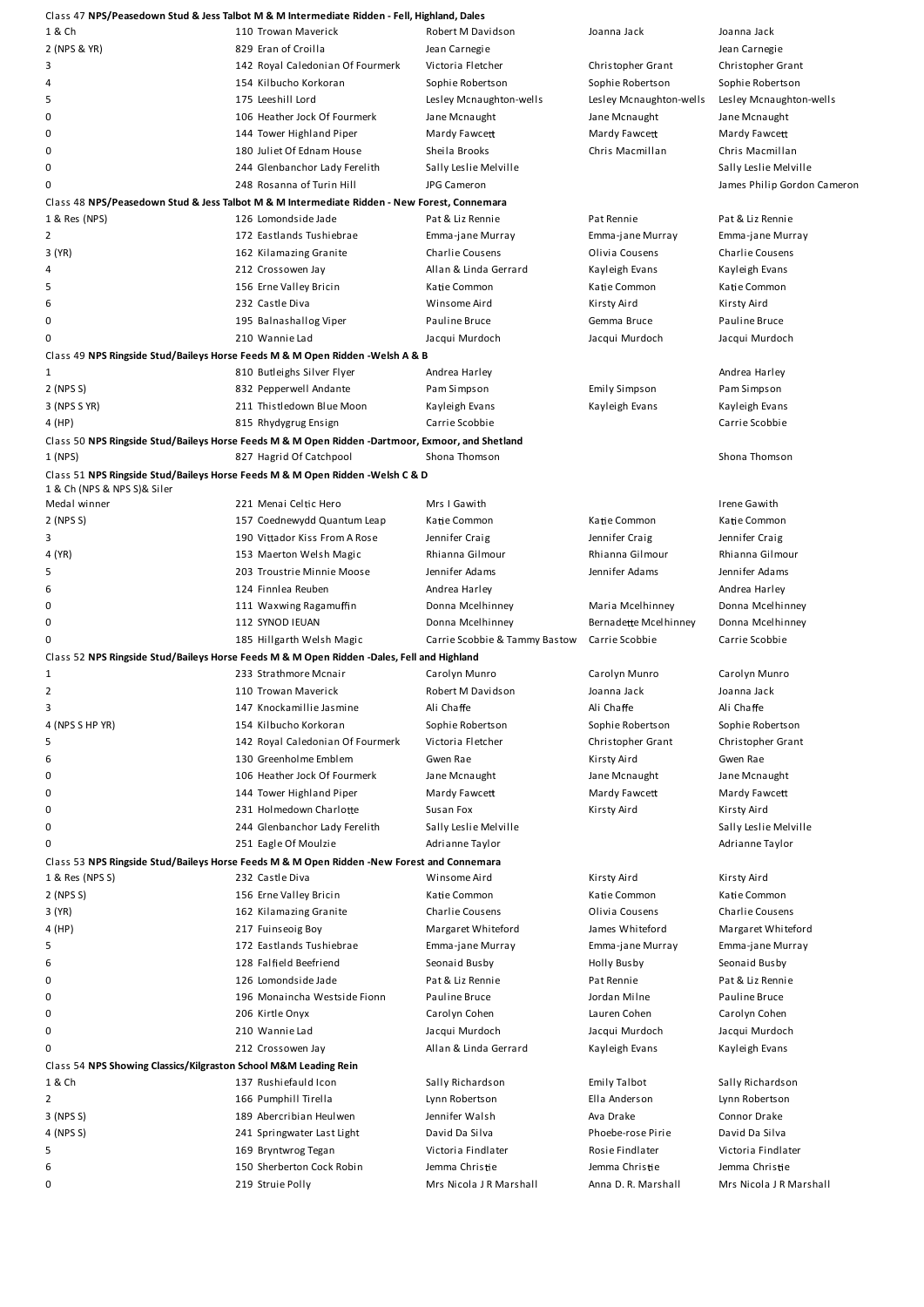| Class 55 NPS Showing Classics/Kilgraston School M&M First Ridden |                                                                                                                                                                       |                               |                         |                        |
|------------------------------------------------------------------|-----------------------------------------------------------------------------------------------------------------------------------------------------------------------|-------------------------------|-------------------------|------------------------|
| 1 & Res (NPS S)                                                  | 817 Aithernie Hynod                                                                                                                                                   | Janice Allen                  |                         | Janice Allen           |
| 2 (NPS HP YR)                                                    | 812 Tahuna Caramel                                                                                                                                                    | Fiona Duncan                  | Maisy Duncan            | Fiona Duncan           |
| 3 (NPS S)                                                        | 805 Colne Pascoe                                                                                                                                                      | Shona Casely                  |                         | Shona Casely           |
| 4                                                                | 198 Forlan Honey Dundandy                                                                                                                                             | Isabel More                   | Emily Campbell          | Isabel More            |
| 5                                                                | 230 Menai Llew Aur                                                                                                                                                    | Julie Aitchison               | Katie Aitchison         | Julie Aitchison        |
| 0                                                                | 234 Danwood Delila                                                                                                                                                    | Linda Atkinson                | Lucy Allison            | Lisa Allison           |
| Class 56 NPS/Ryehouse Native Show Team M&M Junior Ridden -       |                                                                                                                                                                       |                               |                         |                        |
| 1 & Res                                                          | 812 Tahuna Caramel                                                                                                                                                    | Fiona Duncan                  | Maisy Duncan            | Fiona Duncan           |
| 2                                                                | 159 Legerview Charlotte                                                                                                                                               | <b>Miss Lorraine Hamilton</b> | Shanyn Wilson           | Miss Lorraine Hamilton |
| 3 (NPS YR HP)                                                    | 230 Menai Llew Aur                                                                                                                                                    | Julie Aitchison               | Katie Aitchison         | Julie Aitchison        |
|                                                                  | 197 Annandale New Approach                                                                                                                                            | Isabel More                   | Emily Campbell          | <b>Isabel More</b>     |
| Class 57 NPS/Ryehouse Native Show Team M&M Junior Ridden -       |                                                                                                                                                                       |                               |                         |                        |
| 1 (NPS & YR)                                                     | 112 SYNOD IEUAN                                                                                                                                                       | Donna Mcelhinney              | Bernadette Mcelhinney   | Donna Mcelhinney       |
| 2                                                                | 115 Greenholme Belter                                                                                                                                                 | Deborah Paterson              | Rachel Paterson         | Deborah Paterson       |
|                                                                  |                                                                                                                                                                       | Donna Mcelhinney              | Maria Mcelhinney        | Donna Mcelhinney       |
| 3 (HP)                                                           | 111 Waxwing Ragamuffin                                                                                                                                                |                               |                         |                        |
| 4                                                                | 239 Neuaddparc Gladiator                                                                                                                                              | Holly MacMillan               |                         | Holly MacMillan        |
| 5                                                                | 809 Liddesdale Sovereign                                                                                                                                              | Mellissa Swinley              |                         | Mellissa Swinley       |
| 6                                                                | 193 Townend Echo                                                                                                                                                      | Jill Dolan                    | Alfie Dolan - Mclachlan | Laura Dolan            |
| Class 58 NPS/Ryehouse Native Show Team M&M Junior Ridden -       |                                                                                                                                                                       |                               |                         |                        |
| 1 & Ch                                                           | 162 Kilamazing Granite                                                                                                                                                | <b>Charlie Cousens</b>        | Olivia Cousens          | <b>Charlie Cousens</b> |
| 2 (NPS YR HP)                                                    | 206 Kirtle Onyx                                                                                                                                                       | Carolyn Cohen                 | Lauren Cohen            | Carolyn Cohen          |
| 3                                                                | 121 Moyvoon Dewdrop                                                                                                                                                   | Peter Collins                 | Madeline Collins        | Peter Collins          |
| 4                                                                | 195 Balnashallog Viper                                                                                                                                                | Pauline Bruce                 | Gemma Bruce             | Pauline Bruce          |
| 0                                                                | 188 Leeshill Murphy                                                                                                                                                   | Connor Drake                  | Connor Drake            | Connor Drake           |
| Class 59 NPS/Stevenson Brothers M & M First Ridden WHP           |                                                                                                                                                                       |                               |                         |                        |
| 1                                                                | 159 Legerview Charlotte                                                                                                                                               | Miss Lorraine Hamilton        | Shanyn Wilson           | Miss Lorraine Hamilton |
| 2                                                                | 198 Forlan Honey Dundandy                                                                                                                                             | Isabel More                   | Emily Campbell          | Isabel More            |
| 3 (NPS)                                                          | 805 Colone Pascoe                                                                                                                                                     | Shona Casely                  |                         | Shona Casely           |
| 4                                                                | 109 Cui Flint                                                                                                                                                         | William Calder                | Jessica Emma Calder     | William Calder         |
| 5                                                                | 812 Tahuna Caramel                                                                                                                                                    | Fiona Duncan                  |                         | Fiona Duncan           |
| 0                                                                | 197 Annandale New Approach                                                                                                                                            | Isabel More                   | Emily Campbell          | Isabel More            |
| 0                                                                | 234 Danwood Delila                                                                                                                                                    | Linda Atkinson                | Lucy Allison            | Lisa Allison           |
| 0                                                                | 812 Tahuna Caramel                                                                                                                                                    | Fiona Duncan                  | Maisy Duncan            | Fiona Duncan           |
|                                                                  | Class 60 The NPS/Area 25 M&M Novice Working Hunter Pony National Championship Ponies not exceeding 122cm                                                              |                               |                         |                        |
| 1 & Ch                                                           | 159 Legerview Charlotte                                                                                                                                               | Miss Lorraine Hamilton        | Shanyn Wilson           | Miss Lorraine Hamilton |
| 2 (NPS)                                                          | 812 Tahuna Caramel                                                                                                                                                    | Fiona Duncan                  |                         | Fiona Duncan           |
|                                                                  | 109 Cui Flint                                                                                                                                                         | William Calder                | Jessica Emma Calder     | William Calder         |
| 3                                                                |                                                                                                                                                                       |                               |                         |                        |
| 4                                                                | 191 Beinnliath None But The Brave                                                                                                                                     | Zoe Steel                     | Zoe Steel               | Zoe Steel              |
| 5                                                                | 805 Colone Pascoe                                                                                                                                                     | Shona Casely                  |                         | Shona Casely           |
| 0                                                                | 812 Tahuna Caramel                                                                                                                                                    | Fiona Duncan                  | Maisy Duncan            | Fiona Duncan           |
| 0                                                                | 812 Tahuna Caramel                                                                                                                                                    | Fiona Duncan                  |                         | Fiona Duncan           |
|                                                                  | Class 61 The NPS/Area 25 M&M Novice Working Hunter Pony National Championship Ponies exceeding 122cm but not exceeding 133cm                                          |                               |                         |                        |
| 1                                                                | 186 Ewyn Lllinos                                                                                                                                                      | Jenny Elliott                 | Jessica D Elliott       | Jenny Mary Elliott     |
| 2 (NPS)                                                          | 242 Huwil Blue Bobbie                                                                                                                                                 | Jane Campbell                 |                         | Jane Campbell          |
| 3                                                                | 115 Greenholme Belter                                                                                                                                                 | Deborah Paterson              | Rachel Paterson         | Deborah Paterson       |
| 0                                                                | 171 Terrano Razzle Dazzle                                                                                                                                             | Kimberley Hay                 | Kimberley Hay           | Kimberley Hay          |
| 0                                                                | 809 Liddesdale Sovereign                                                                                                                                              | Mellissa Swinley              |                         | Mellissa Swinley       |
|                                                                  | Class 62 The NPS/Area 25 M&M Novice Working Hunter Pony National Championship Ponies exceeding 133cm but not exceeding 143cm                                          |                               |                         |                        |
| 1 & Res (NPS)                                                    | 803 Rhoswen Glyndwr                                                                                                                                                   | Katie Common                  |                         | Katie Common           |
| 2                                                                | 200 Maescrithdir Lady Gaga                                                                                                                                            | Emma Gall                     | Emma Gall               | Emma Gall              |
| 3                                                                | 221 Menai Celtic Hero                                                                                                                                                 | Mrs Irene Gawith              |                         | Irene Gawith           |
| 4                                                                | 210 Wannie Lad                                                                                                                                                        | Jacqui Murdoch                | Jacqui Murdoch          | Jacqui Murdoch         |
| 5                                                                | 174 Lintavon Tempest                                                                                                                                                  | Sheila A Keron                | Heather Keron           | Sheila A Keron         |
| 6                                                                | 223 Chesterhill Dexter                                                                                                                                                | Lindsay Sturgeon              | Lindsay Sturgeon        | Lindsay Sturgeon       |
| 0                                                                | 244 Glenbanchor Lady Ferelith                                                                                                                                         | Sally Leslie Melville         |                         | Sally Leslie Melville  |
| 0                                                                | 803 Rhoswen Glyndwr                                                                                                                                                   | K & V Common                  |                         | Katie Common           |
| and Dales for which there is no height restriction).             | Class 63 The NPS/Area 25 M&M Novice Working Hunter Pony National Championship Ponies exceeding 143cms but not exceeding 148cms (with the exception of Welsh Section D |                               |                         |                        |
| 1                                                                | 187 Golden Shadow Of Corderry                                                                                                                                         | Jenny Elliott                 | Jessica D Elliott       | Jenny Mary Elliott     |
| 2                                                                | 822 Doonard Colleen                                                                                                                                                   | Julie Spiers                  |                         | Julie Spiers           |
| 3                                                                | 160 Bracklin Owen                                                                                                                                                     | Katherine Grant               | Olivia Grant            | Katherine Grant        |
|                                                                  |                                                                                                                                                                       |                               |                         |                        |
| 4                                                                | 127 Cruglwyd Ellis                                                                                                                                                    | Alison Mccrickard             | Alison Mccrickard       | Alison Mccrickard      |
| 5                                                                | 121 Moyvoon Dewdrop                                                                                                                                                   | Peter Collins                 | Madeline Collins        | Peter Collins          |
| 6                                                                | 199 Rossie's Star                                                                                                                                                     | Evelyn Orr                    | Evelyn Orr              | Evelyn Orr             |
|                                                                  |                                                                                                                                                                       |                               |                         |                        |